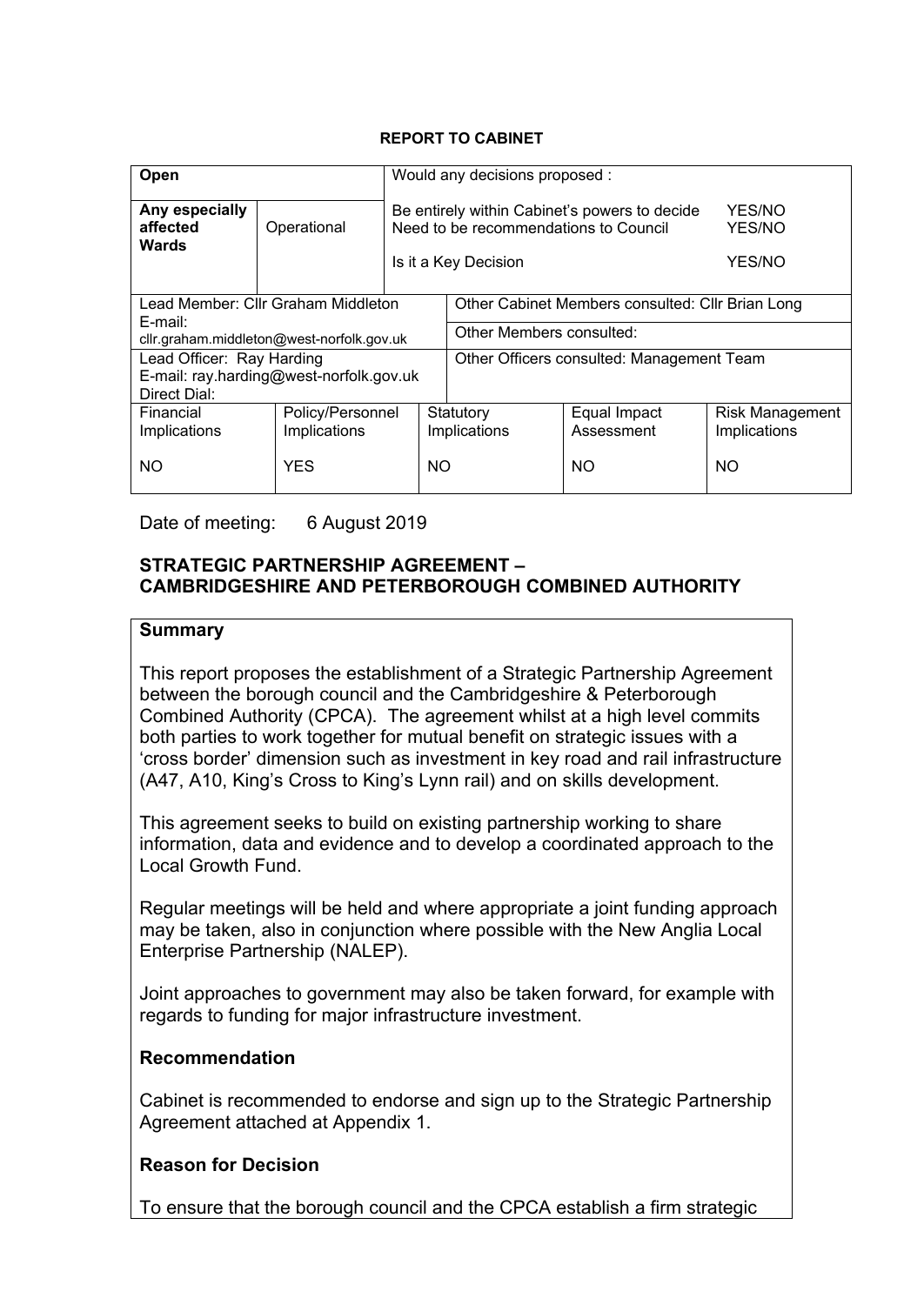basis for mutually beneficial joint working.

### **1 Background**

- 1.1 The borough council was formerly a member of both New Anglia and Cambridge Peterborough LEPs. A government sponsored review determined that councils could in future only be in one LEP and this council agreed to withdraw from the Cambridgeshire/Peterborough LEP at the Cabinet meeting of 18 September 2018.
- 1.2 However, government also stipulated that, where such changes occurred, cross border cooperation agreements should be put into place. This borough has many issues of mutual beneficial interest with the CPCA such as the A47, A10, rail connections to Cambridge and London, the College of West Anglia has sites in both areas, the skills agenda, housing markets, commuting travel to work areas all across the administrative boundaries.
- 1.3 The borough council is also able to put forward funding proposals to the CPCA's LEP Growth Fund until all of the money is allocated. It is therefore considered to be beneficial for the borough as a whole to develop this relationship.

### **2 Options Considered**

2.1 There are really only two options – either to establish a strategic partnership agreement with the CPCA or not to do so.

### **3 Policy Implications**

3.1 This proposal would continue the principles of past joint working with the Cambridgeshire authorities.

### **4 Financial Implications**

4.1 There are no financial implications pertaining to this report.

### **5 Personnel Implications**

5.1 There are no personnel implications

### **6 Statutory Considerations**

- 6.1 There are no statutory considerations.
- **7 Equality Impact Assessment (EIA)**
- 7.1 N/A